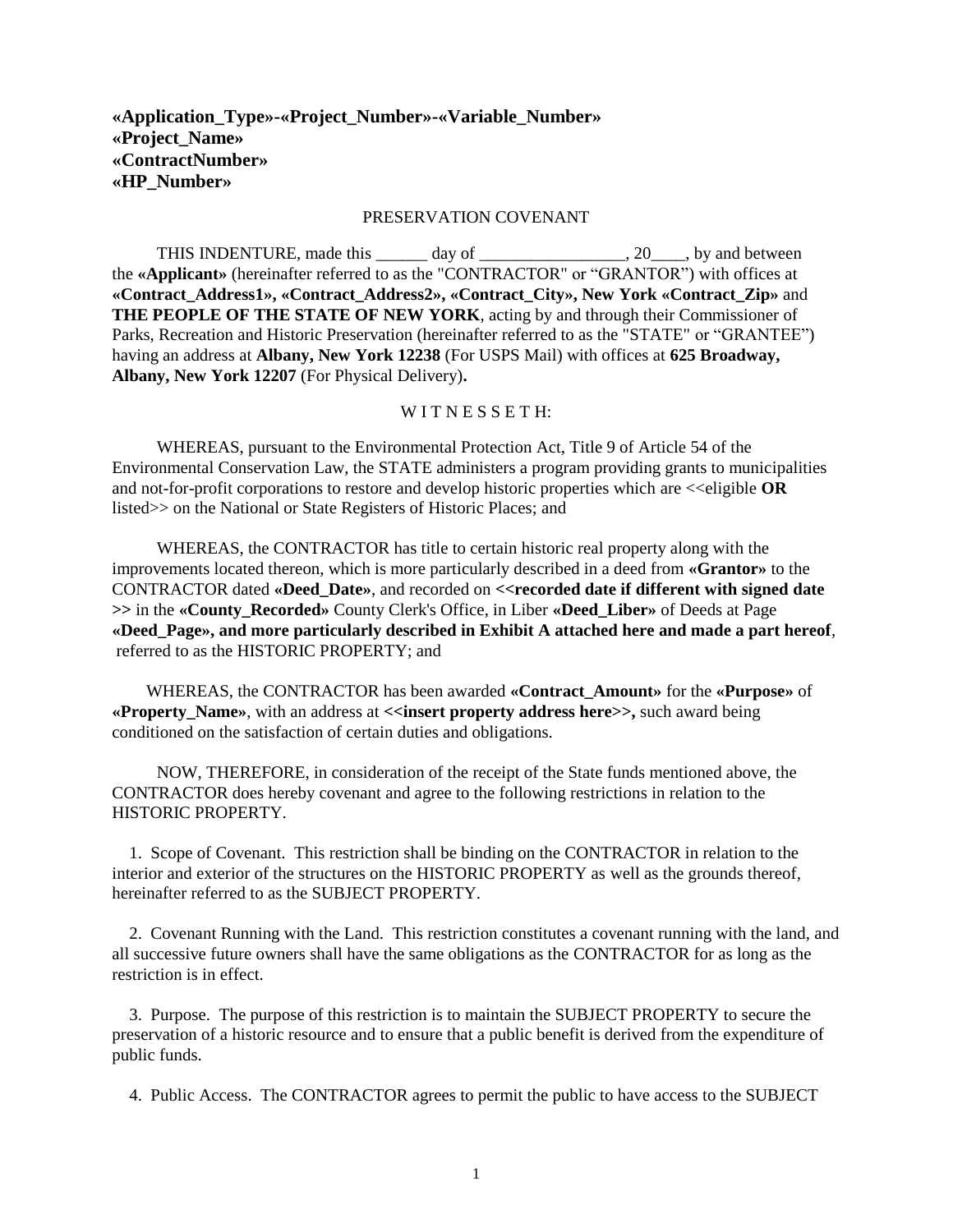PROPERTY as follows: **«Method»**. If applicable the CONTRACTOR shall submit verification of such access to the STATE.

 5. Term of Restriction. This restriction shall be binding upon the CONTRACTOR for **«Term»** years  $\leq$  or **in perpetuity** if acquisition  $\geq$  from the date of the recording of this instrument.

 6. Maintenance Required. The SUBJECT PROPERTY shall be kept and maintained in reasonably good order, condition and repair and in accordance with The Secretary of the Interior's Standards for the Treatment of Historic Properties 1995, The Secretary of the Interior's Standards and Guidelines for Archeological Documentation, The Secretary of the Interior's Standards for the Treatment of Historic Properties with Guidelines for the Treatment of Cultural Landscapes or any other applicable Secretary of the Interior's Standards (collectively referenced as "STANDARDS").

- 7. Alterations to SUBJECT PROPERTY.
	- (a) Before plans for any proposed construction, alteration or demolition affecting the SUBJECT PROPERTY are finalized, the CONTRACTOR will provide such information to the STATE as will reasonably inform the STATE as to the work to be performed, the scope of the work, details of the treatment and materials and application, along with any other documentation requested by the STATE that is reasonably needed to define the nature and character of the work to be performed and the anticipated period of time in which the work is estimated to be completed. The provisions of this paragraph shall not apply if the changes are clearly of a minor nature and not affecting architectural, archeological or historic values of the SUBJECT PROPERTY.
	- (b) Secretary of the Interior's Standards. No alteration work affecting the SUBJECT PROPERTY shall commence until the CONTRACTOR has received written certification from the STATE that all work is anticipated to be in substantial conformance with the STANDARDS.
- 8. Damage or Destruction to SUBJECT PROPERTY.
	- (a) As early as practicable after damage or destruction to the SUBJECT PROPERTY, whether caused by the CONTRACTOR or through a cause beyond the CONTRACTOR'S control, the CONTRACTOR will notify the STATE in writing of such damage or destruction. The notice will include (1) an assessment of the nature and extent of the damage; (2) an estimate of the restoration/reconstruction work necessary to return the SUBJECT PROPERTY to the condition existing at the time of completion of the State-funded work, along with any plans and specifications prepared for the work required; and (3) a description of any emergency work already completed. The CONTRACTOR shall restore/reconstruct the SUBJECT PROPERTY according to paragraph seven of this agreement, if in the opinion of the STATE the purpose and intent of this restriction will thereby be served. In no case will the required cost of any restoration/reconstruction be more than the amount of State funds expended on the SUBJECT PROPERTY.
	- (b) If the STATE has determined that it is not feasible to restore/reconstruct the SUBJECT PROPERTY, and the SUBJECT PROPERTY has been so damaged that the qualities that resulted in its being listed on the National or State Registers of Historic Places have been lost, the STATE will take steps to remove the SUBJECT PROPERTY from the National or State Registers. If the SUBJECT PROPERTY is removed, the STATE will notify the CONTRACTOR in writing that the restriction is null and void.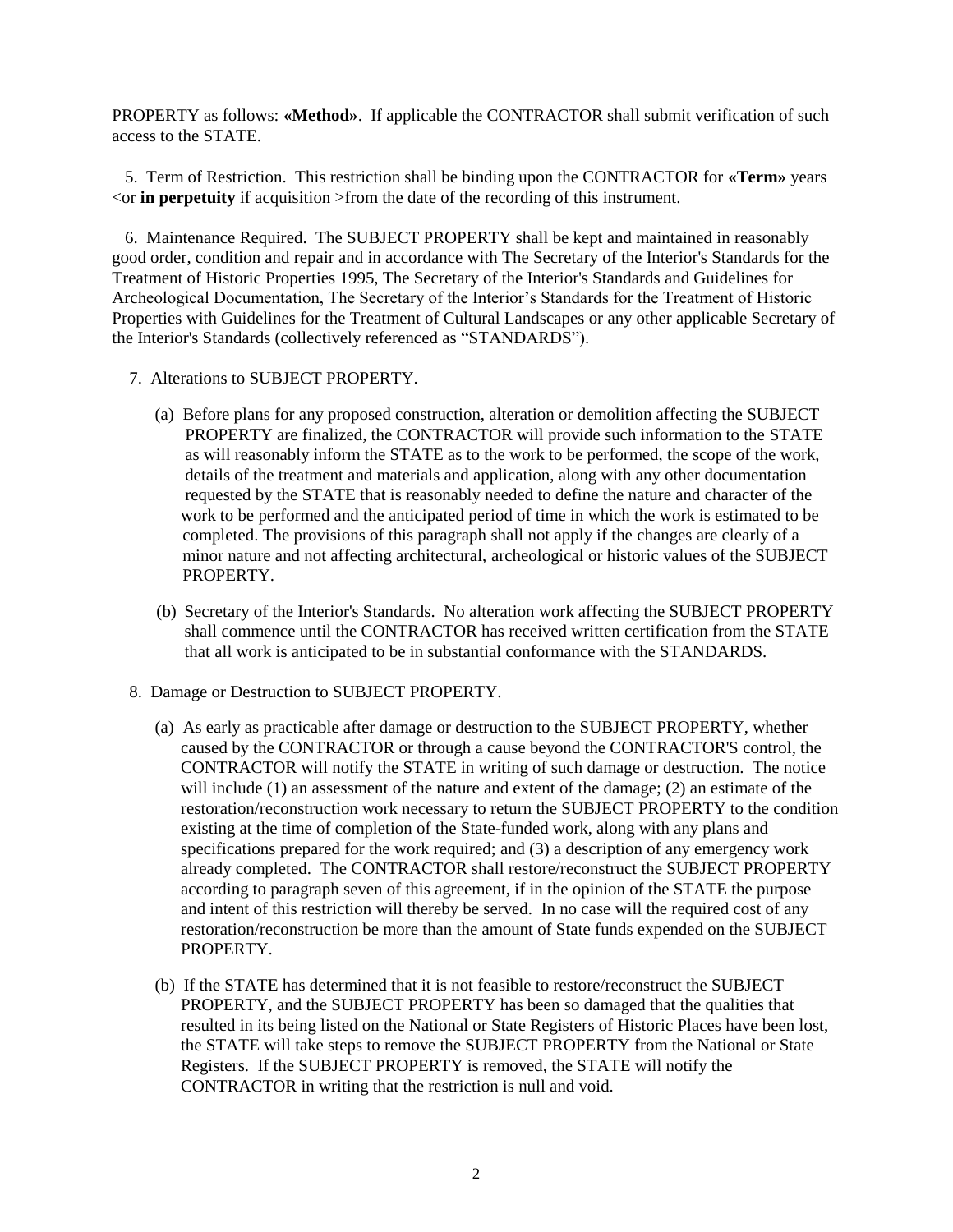(c) If destruction is determined to be due to a deliberate act of the CONTRACTOR or caused by the gross negligence of the CONTRACTOR, the CONTRACTOR may be required to repay to the STATE an amount equal to one and one-half times the State funds expended on the SUBJECT PROPERTY.

 9. Violations. In the event of a violation of any provision of this covenant the STATE may, at its option, and following reasonable notice to the CONTRACTOR, exercise any or all of the following remedies:

- (a) declare the grant forfeited and demand the return of all funds disbursed under the grant agreement.
- (b) declare the grant forfeited and demand the return of all funds disbursed under the grant agreement plus a penalty equal to 1/2 of the amount of the grant.
- (c) enter the SUBJECT PROPERTY, correct any violation of the terms of this covenant, restore the SUBJECT PROPERTY to its prior condition, and hold the owner or any successor in interest responsible for the cost thereof.
- (d) institute suit to enjoin such violations and, if appropriate, require the restoration of the SUBJECT PROPERTY to its prior condition.

In addition to the remedies set forth above, the STATE shall have all legal and equitable remedies to enforce the CONTRACTOR'S obligations under this agreement, and in the event the CONTRACTOR or any successor in interest is found to have violated such obligations, the CONTRACTOR or such successor shall reimburse the STATE for any costs and expenses incurred in connection with the enforcement of this agreement, including court costs and attorney's fees.

 10. CONTRACTOR'S Rights to Use. Except as provided in paragraph four of this agreement, nothing in this covenant shall be construed to convey to the public a right of access or use of the property and the CONTRACTOR, its heirs, successors and assigns shall retain the exclusive right to such access and use.

 11. Amendment. This covenant may also be modified in accordance with the common and statutory laws of the State of New York applicable to the modification of covenants running with the land. To this end, GRANTOR and the GRANTEE shall mutually have the right, in their sole discretion, to agree to amendments to this covenant.

 12. Waivers. A waiver of any breach of any covenant, term, condition or limitation of this agreement shall not constitute a waiver of any other or any later breach of any covenant, term, condition or limitation, nor shall it otherwise prevent the enforcement of such breach.

 13. Severability. The parties to this agreement agree that all covenants, easements and restrictions in this agreement shall be severable, and that should any covenant, easement or restriction in this agreement be declared invalid or unenforceable, the remaining covenants, easements and restrictions shall not terminate.

 14. Binding Upon Successors. The foregoing representations, covenants, terms and conditions are expressly understood as being binding upon the CONTRACTOR, all heirs, executors, administrators, assigns and successors of the CONTRACTOR and all other persons whatsoever, real or artificial, having or claiming any interest in the SUBJECT PROPERTY and, together with this paragraph, shall be inserted in all instruments which dispose of any interest in the SUBJECT PROPERTY, but whether or not so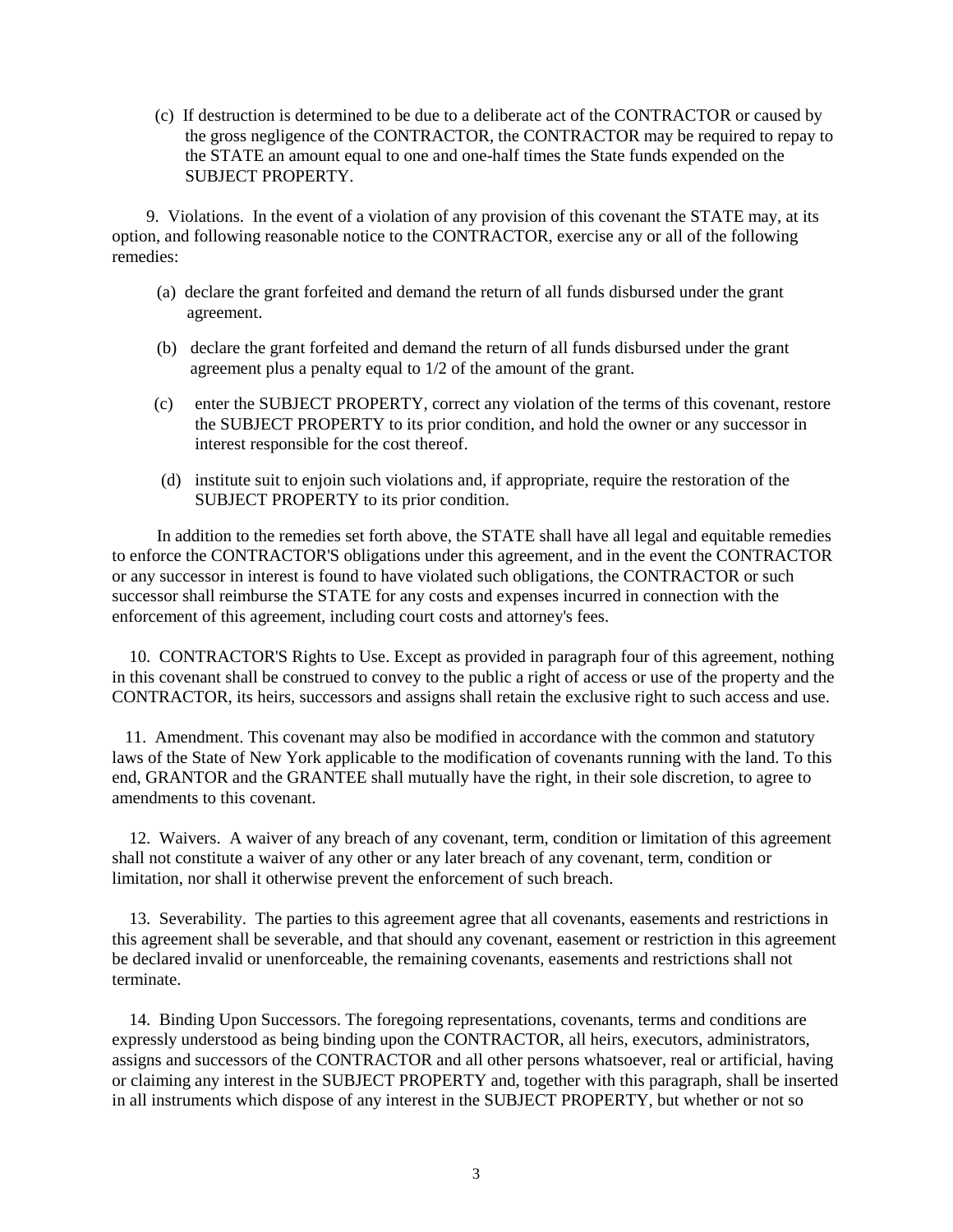inserted, shall be deemed by all persons to have been inserted.

 15. Recording of Covenant. The STATE shall record this instrument in the County Clerk's Office and shall provide the CONTRACTOR with proof of such recording.

 16. The CONTRACTOR shall not sell, lease or otherwise convey the SUBJECT PROPERTY, in whole or in part, unless it shall have first received the written approval of the STATE.

IN WITNESS WHEREOF, the CONTRACTOR and the STATE have hereunto set their hands the day and year first above written.

## **«Applicant»**

Signed \_\_\_\_\_\_\_\_\_\_\_\_\_\_\_\_\_\_\_\_\_\_\_\_\_\_\_\_\_\_\_\_\_\_\_\_\_\_\_\_\_\_\_\_\_

By \_\_\_\_\_\_\_\_\_\_\_\_\_\_\_\_\_\_\_\_\_\_\_\_\_\_\_\_\_\_\_\_\_\_\_\_\_\_\_\_\_\_\_\_\_\_\_\_

Title  $\blacksquare$ 

**The People of the State of New York through the Commissioner of Parks, Recreation and Historic Preservation**

 $\mathbf{B} \mathbf{v}$ :

 Roger Daniel Mackay Its: Deputy Commissioner for Historic Preservation

Whenever the CONTRACTOR does not have clear title to the property, all persons having or claiming interest in the property, including but not limited to joint owners and mortgagees, must execute this agreement. Additional pages may be affixed as necessary, including additional acknowledgement blocks.

| Title |  |
|-------|--|
|       |  |
|       |  |
|       |  |
|       |  |
|       |  |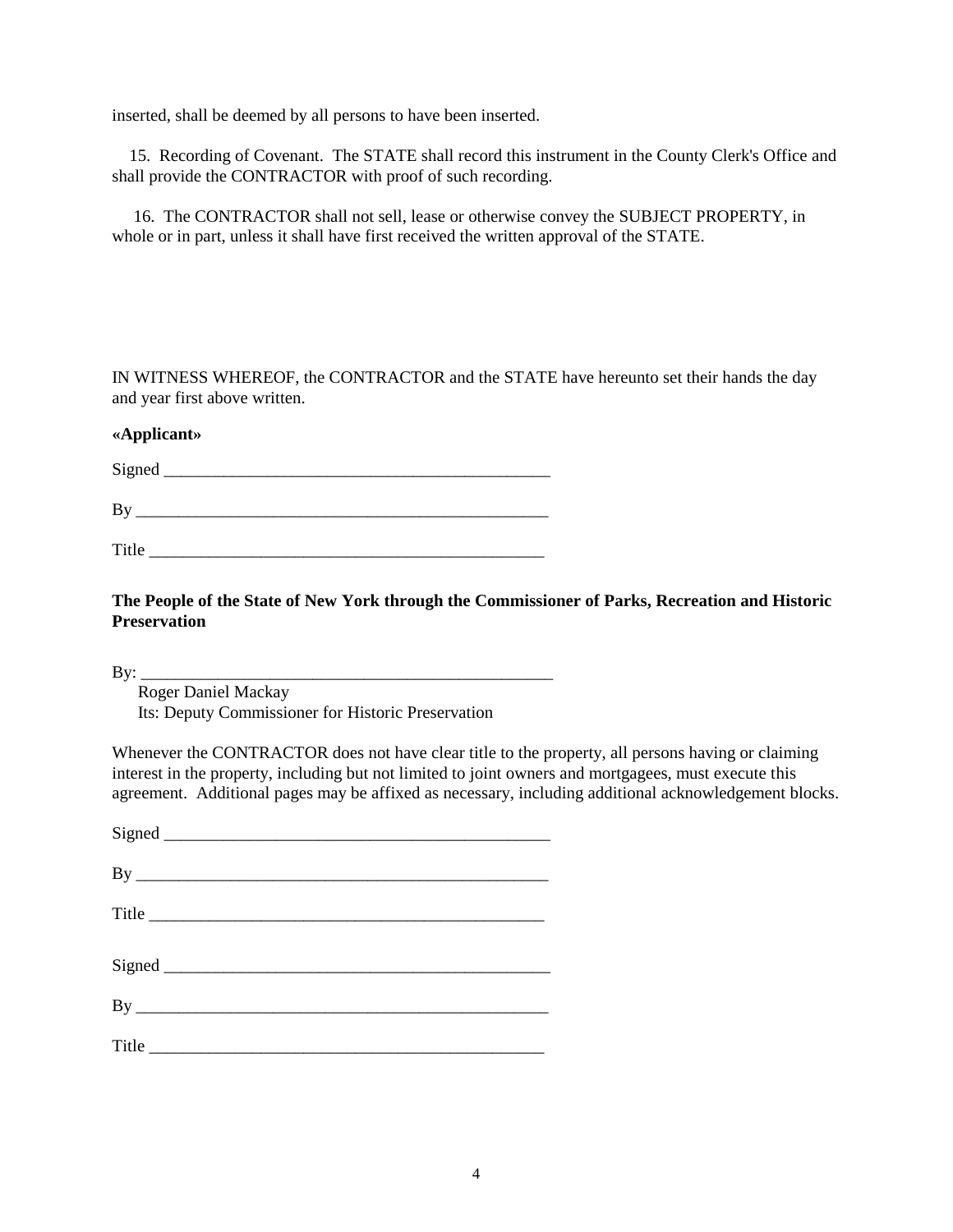### **«Applicant»**

| <b>STATE OF NEW YORK</b> |             |
|--------------------------|-------------|
|                          | $\sum$ SS.: |
| County of                |             |

On the \_\_\_\_\_\_\_\_day of \_\_\_\_\_\_\_\_\_\_\_\_\_\_\_\_\_\_\_\_\_\_\_\_\_in the year 20\_\_\_\_, before me, the undersigned, personally appeared \_\_\_\_\_\_\_\_\_\_\_\_\_\_\_\_\_\_\_\_\_\_\_\_\_\_\_\_\_\_\_\_\_\_\_\_\_\_\_\_\_, personally known to me or proved to me on the basis of satisfactory evidence to be the individual(s) whose name(s) is (are) subscribed to the within instrument and acknowledged to me that he/she/they executed the same in his/her/their capacity(ies), and that by his/her/their signature(s) on the instrument, the individual(s), or the person upon behalf of which the individual(s) acted, executed the instrument.

Notary Public, State of New York

\_\_\_\_\_\_\_\_\_\_\_\_\_\_\_\_\_\_\_\_\_\_\_\_\_\_\_\_\_\_\_\_\_\_\_

**The People of the State of New York through the Commissioner of Parks, Recreation and Historic Preservation** 

| <b>STATE OF NEW YORK</b> |             |
|--------------------------|-------------|
|                          | $\sum$ SS.: |
| County of Rensselaer     |             |

On the  $\frac{1}{2}$  day of  $\frac{1}{2}$  in the year 20  $\frac{1}{2}$ , before me, the undersigned, personally appeared **Roger Daniel Mackay**, personally known to me or proved to me on the basis of satisfactory evidence to be the individual whose name is subscribed to the within instrument and acknowledged to me that he executed the same in his capacity, and that by his signature on the instrument, the individual, or the person upon behalf of which the individual acted, executed the instrument.

Notary Public, State of New York

\_\_\_\_\_\_\_\_\_\_\_\_\_\_\_\_\_\_\_\_\_\_\_\_\_\_\_\_\_\_\_\_\_\_\_

## **Additional Interested Party**

| <b>STATE OF NEW YORK</b> |             |
|--------------------------|-------------|
|                          | $\sum$ SS.: |
| County of                |             |

| On the day of                                                                                                |  |                                                                                   | in the year $20$ , before me, the undersigned, |  |
|--------------------------------------------------------------------------------------------------------------|--|-----------------------------------------------------------------------------------|------------------------------------------------|--|
| personally appeared _                                                                                        |  |                                                                                   | , personally known to me or                    |  |
| proved to me on the basis of satisfactory evidence to be the individual(s) whose name(s) is (are)            |  |                                                                                   |                                                |  |
| subscribed to the within instrument and acknowledged to me that he/she/they executed the same in             |  |                                                                                   |                                                |  |
| his/her/their capacity(ies), and that by his/her/their signature(s) on the instrument, the individual(s), or |  |                                                                                   |                                                |  |
|                                                                                                              |  | the person upon behalf of which the individual(s) acted, executed the instrument. |                                                |  |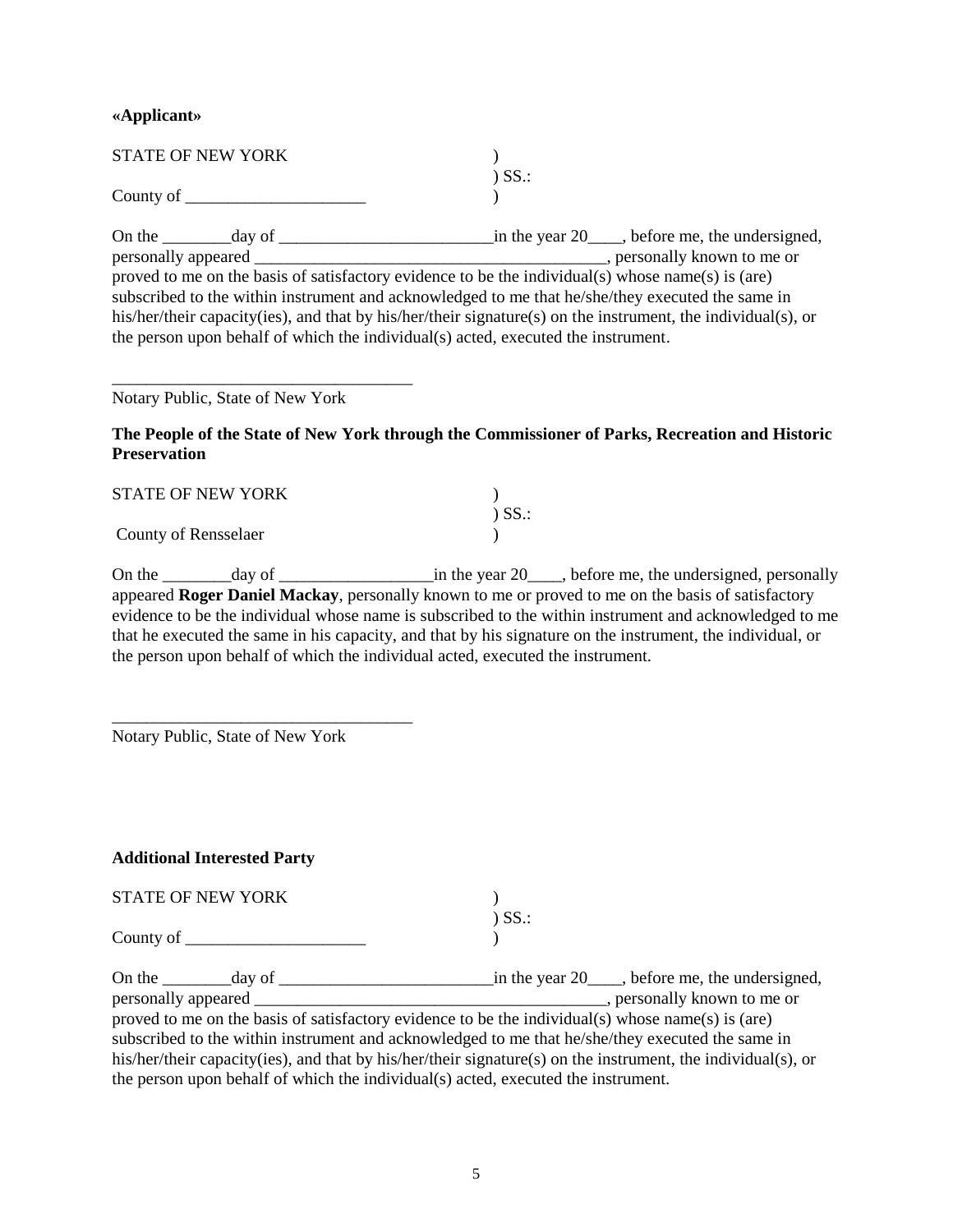Notary Public, State of New York

\_\_\_\_\_\_\_\_\_\_\_\_\_\_\_\_\_\_\_\_\_\_\_\_\_\_\_\_\_\_\_\_\_\_\_